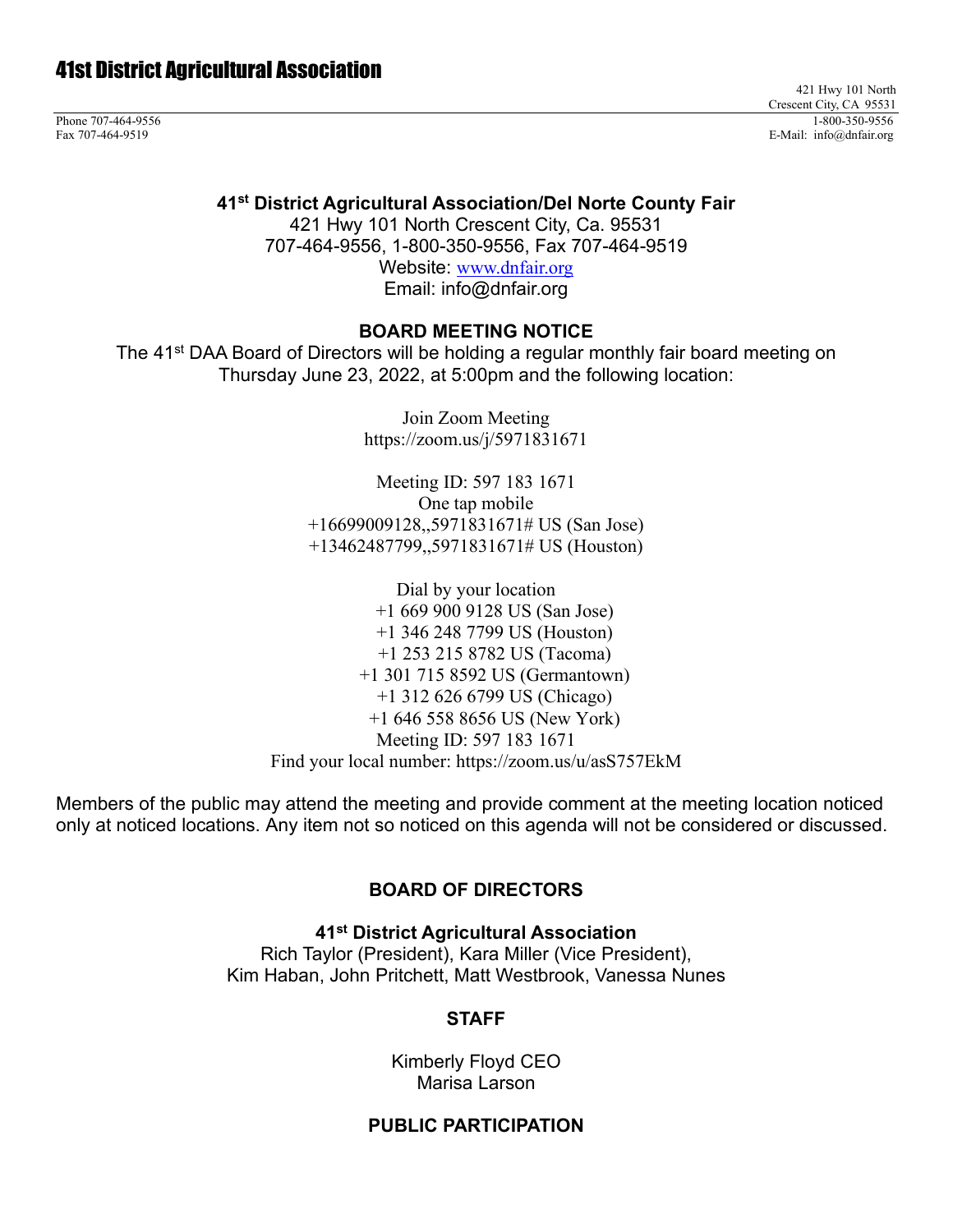Members of the public are encouraged to provide comment to the Board and may suggest items to be placed on the agenda for discussion at the next Board meeting. While the Board values the participation of the public, the Board president reserves the right to limit the time for public comment to a maximum of three (3) minutes per speaker to proceed with the agenda. Public comment must be related to fair authority and jurisdiction and their placement on the agenda is within the discretion of the Board.

All meeting notices, agendas and materials considered by the Board during the meeting will be available to the public prior to the meeting in the fair office. Agendas and meeting notices will be posted on Board's website at [www.dnfair.org](http://www.dnfair.org/).

# **AMERICAN WITH DISABILITIES ACT**

Pursuant to the American with Disabilities Act, individuals who, because of a disability, need special assistance to attend or participate in any Board meetings or Committee meetings, or in connection with other District Fair activities, may request assistance at the 41<sup>st</sup> DAA Fair office, 421 Hwy 101 N., Crescent City Ca. or by calling 707-464-9556. Requests should be made one (1) week in advance whenever possible.

# **MEETING NOTICE**

The Board of Directors will be holding a fair board meeting on Thursday June 23, 2022, at 5:00pm.

# **BOARD MEETING AGENDA**

# **June 23, 2022**

All matters noticed on this agenda may be considered for action. Items listed on the agenda may be considered in any order at the discretion of the Board President. Any item not so noticed will not be considered or discussed.

- 1) **CALL TO ORDER:** President Taylor
- 2) **ROLL CALL OF DIRECTORS:**
- 3) **PUBLIC FORUM:** Anyone may address the Board on any matter, either on or off the agenda. In accordance with state law, the Board will not comment or otherwise consider Public Comment matters until such items have been properly noticed for a future meeting.
- 4) **APPROVE CONSENT AGENDA FOR 41ST DAA:** (Discussion/Action by Board)

All items on the consent agenda are to be approved in one motion unless a Board member requests separate action on a specific item.

- a) Review & Approval Expenditures
- b) Review & Approval of May 26, 2022, Board Meeting Minutes
- c) Review & Approval of Financial Statements

#### 5) **REPORTS AND INFORMATION:** (Informational)

- a) Public Relations Committee
- b) Business Development Committee
- c) Facility Infrastructure Committee
- d) Executive Committee
- e) Auction Working Group